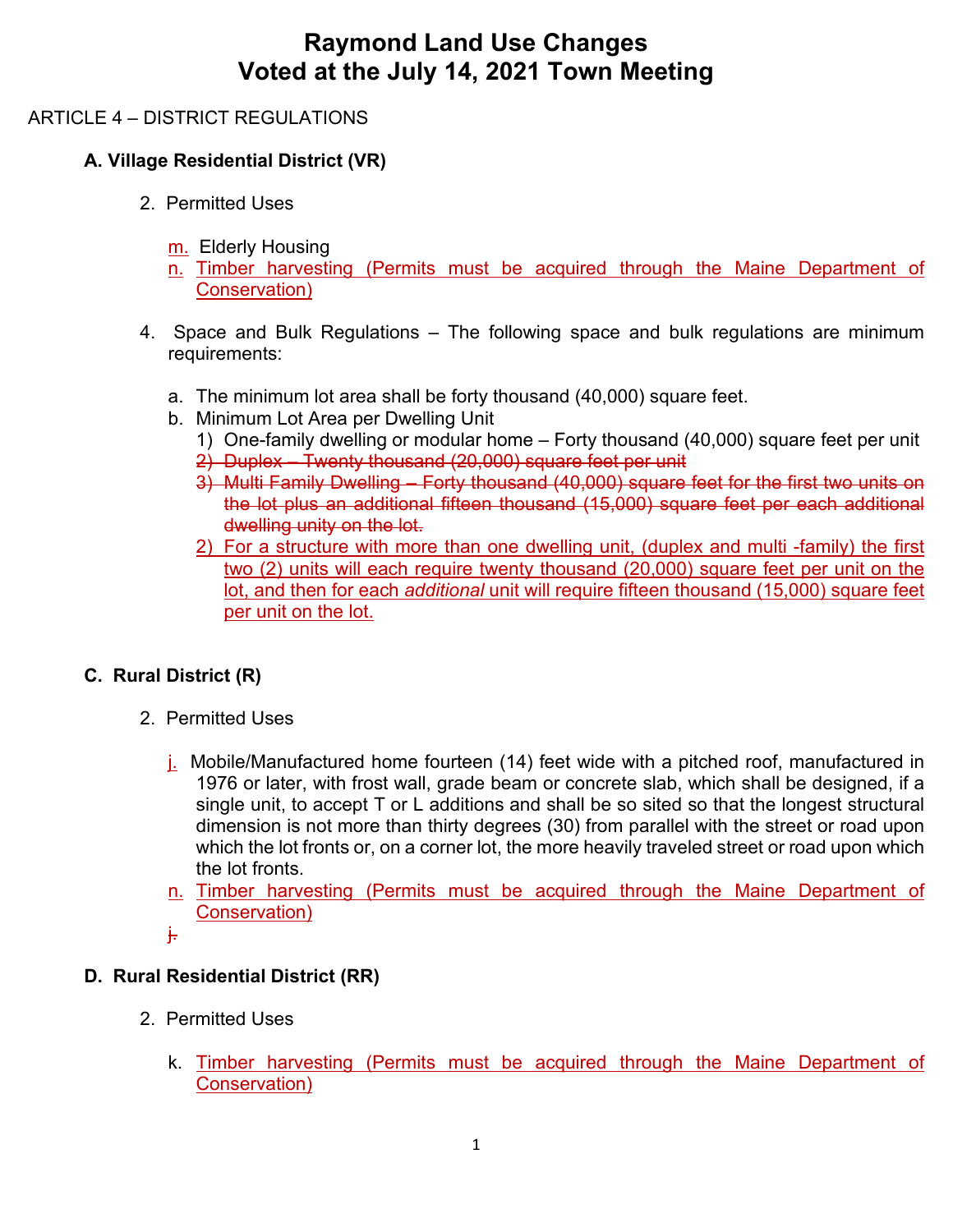### ARTICLE 5 – ADMINISTRATION

#### K. Fines

Any person, including but not limited to a landowner, a landowner's agent, or a contractor, who violates provisions or requirements of this Ordinance shall be penalized in accordance with 30- A, M.R.S.A., section 4452. Any person who continues to violate any provisions of this Ordinance, after receiving notice of such violation, shall be guilty of a misdemeanor subject to a fine of up to \$100.00 for each violation. Each day such a violation is continued is a separate offense.

### ARTICLE 6 – BOARD OF APPEALS

C. Appeals Procedure

1. The Board of Appeals shall meet as needed and as routinely scheduled following the Schedules and Deadlines on the last Monday of the month and as established by the Board of Appeals annually prior to the effective calendar year.

#### ARTICLE 9 – MINIMUM STANDARDS

- L. Signs
	- 2. Sign Permits
		- b. Application Information

Applications shall include a signage plan which contains information on the location and design of the proposed sign or alteration. The plans shall show the design, size, location, color, materials, contents types of message (fixed or electronic) and type of lighting for each proposed sign.

Unless, waived by the Reviewing Authority, applications proposing installation or alteration of a fixed sign in the Commercial District shall be prepared by a design professional experienced in commercial signage.

3. Exceptions

Permits are not required for:

a. Political signs

- **b.a.** Trespass signs allowed under subsection 9.e
- e.b. Temporary real estate signs allowed under subsection 8.c
- d<sub>re</sub>. Temporary development or construction site signs allowed under subsection 8.d
- e.d. Temporary signs giving notice allowed under subsection 8.a
- f.e. Identification signs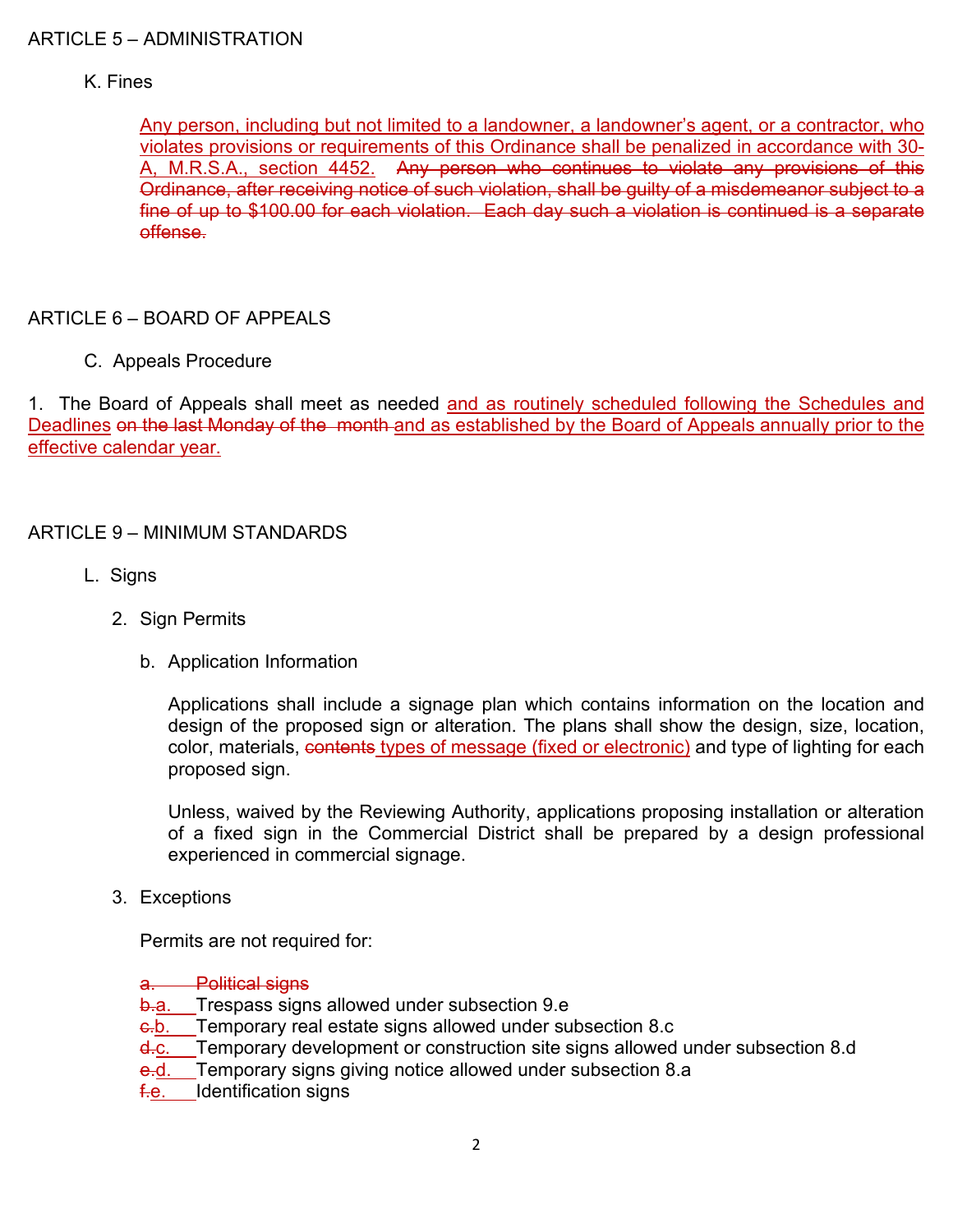- g.f. Name signs not exceeding one (1) square foot in area identifying occupants of the premises where such sign is located
- h.g. Signs erected and maintained for public safety and welfare or pursuant to and in discharge of any governmental function, or required by law, ordinance or governmental regulations
- Bulletin boards, reader boards or similar signs in connection with any church, museum, library, school or similar public structure
- i.h. Sandwich boards allowed under subsection 8.f
- $k$ . Flags and banners allowed under subsection 8.e
- $\frac{1}{2}$ . Changes to the content of established reader boards
- $m-k$ . Signs that are located and displayed inside a building, whether visible outside of the building through a window or door.
- 8. Temporary Signs & Temporary Advertising Features

The following temporary signs are allowed and shall conform to these standards and other municipal, state or federal ordinances, statutes or regulations:

a. Temporary Signs Giving Notice

Signs of a temporary nature such as advertisements of charitable functions, notices of meetings and other non-commercial signs of a similar nature, are permitted for a period not to exceed twenty-one (21) days and shall be removed by the person(s) who posted the signs within forty-eight (48) hours after fulfilling its function. Temporary signs specified in this section shall not be attached or painted to fences, trees, or other natural features, utility poles, or the like and shall not be placed in a position that will obstruct or impair vision or traffic or in any manner create a hazard or disturbance to the health and welfare of the general public.

#### b. Temporary Political Signs

Temporary political signs may be placed in any district, except in a floodplain, are not subject to lot line setbacks, and may be placed in a public right of way or on public property but not within 150 feet of an intersection or in such locations as will create a safety hazard. Political signs may not be placed within a right-of-way or elsewhere prior to six (6) weeks before the election, primary or referendum to which they relate and must be removed by the candidate or political committee not later than one week after Election Day. The maximum size of temporary political signs shall be 4 feet by 4 feet.

#### **e.b.** Temporary Real Estate Signs

One temporary real estate sign attached to a building or free standing may be erected advertising the sale, lease or rental of the premises upon which the sign is located. This sign shall be located on the property that is advertised for sale. Temporary real estate signs shall be removed from the premises within thirty (30) days after the property is sold or leased.

d.c. Temporary Development or Construction Site Sign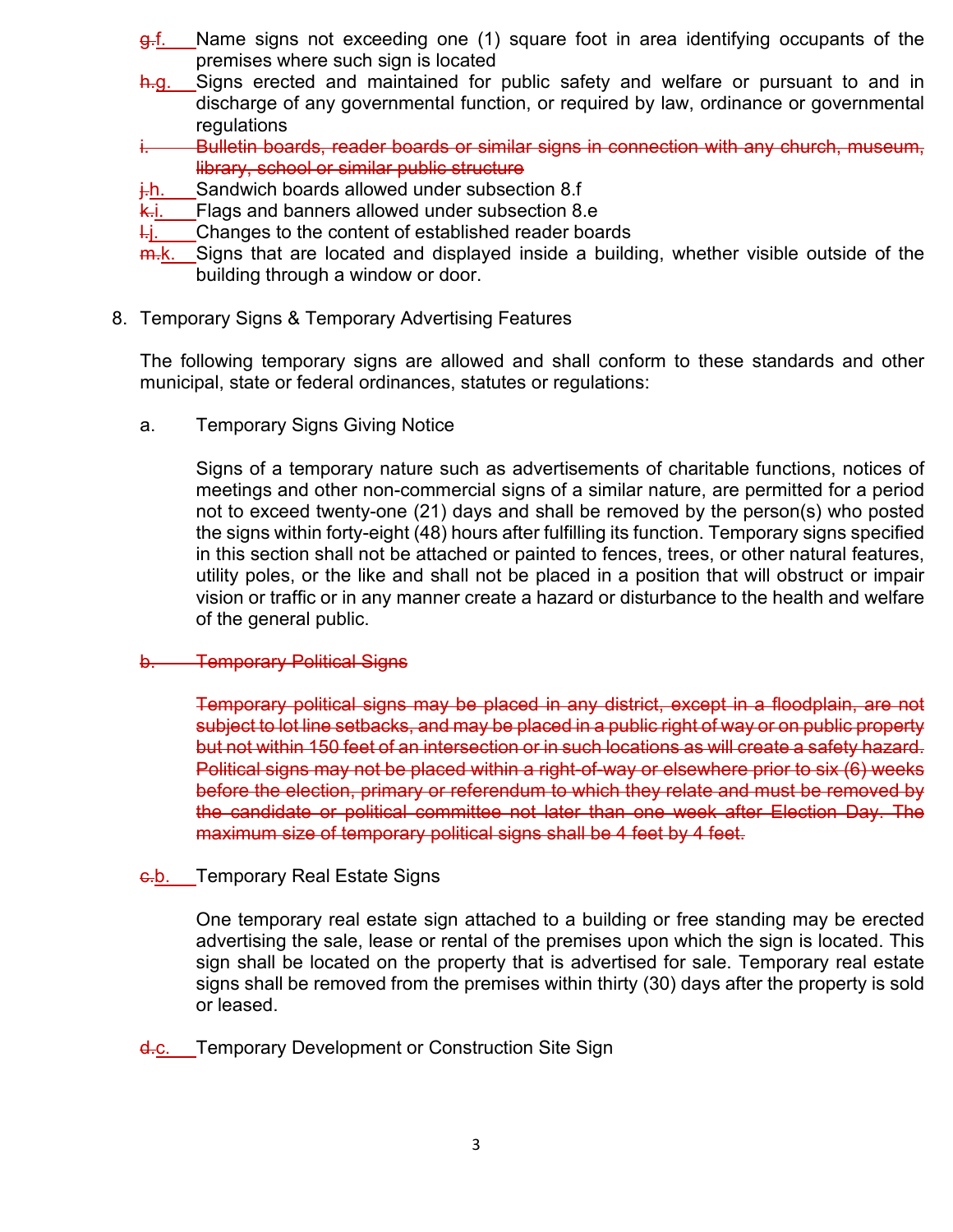One temporary development or construction sign, attached to a building or free standing, may be erected provided such sign shall be limited to a general identification of the project and shall be removed within thirty (30) days after completion of the project.

#### e.d. \_\_Banners & Flags

A banner or flag, the dimensions of which do not exceed twenty-four square feet and on which there is only the word "open" and no other lettering or numbering, may be displayed by any retail business or service establishment (except home occupations) during the hours such business is open for customers and shall not be counted toward calculating the maximum number of signs or the maximum gross display area of signs on the property. This subparagraph does not prohibit or restrict displays of the United States Flag or the State of Maine Flag.

#### f.e. Sandwich Boards

One temporary sandwich board is allowed for each business provided it meets the requirements of this section. Sandwich boards shall not exceed three (3) feet in height or a total of nine (9) square feet per side in size. Sandwich boards shall not be counted toward calculating the maximum number of signs or the maximum gross display area of signs on the property. Sandwich boards may not include any source of illumination. Sandwich boards are allowed to be displayed outside only during the hours of operation of the business. Sandwich boards are not subject to lot line setbacks, and may be placed in the portion of a public right of way abutting the property containing the business as long as they are not placed in a travel way or on a public sidewalk and do not create a hazard.

#### g.f. Temporary Commercial Signs

One temporary sign for commercial purposes (including but not limited to advertising or announcing a new or relocated business) up to thirty-two (32) square feet of total façade area but no more than sixteen (16) square feet per side, shall be permitted in any district in connection with a legally permissible business conducted on the premises.

Temporary signs are allowed in addition to any sign permitted by this section. The area of the temporary sign shall not count toward the maximum sign area allowed for an individual property.

A temporary commercial sign is not subject to lot line setbacks but shall be located within the boundaries of the property on which the business is located. A temporary commercial sign shall not be placed in a travel way or on a public sidewalk and shall not create a hazard for pedestrians or vehicles.

Temporary commercial signs shall not be installed or displayed on the same property or on adjoining properties under the control of a single person or entity for more than four (4) thirty (30) day periods per calendar year, and such periods must be non-consecutive. In order to be considered non-consecutive, there shall be at least a fifteen (15) day interval between display periods. When more than one business is located on the same property or on adjoining properties under the control of a single person or entity, the limitations of this paragraph shall apply separately to each business.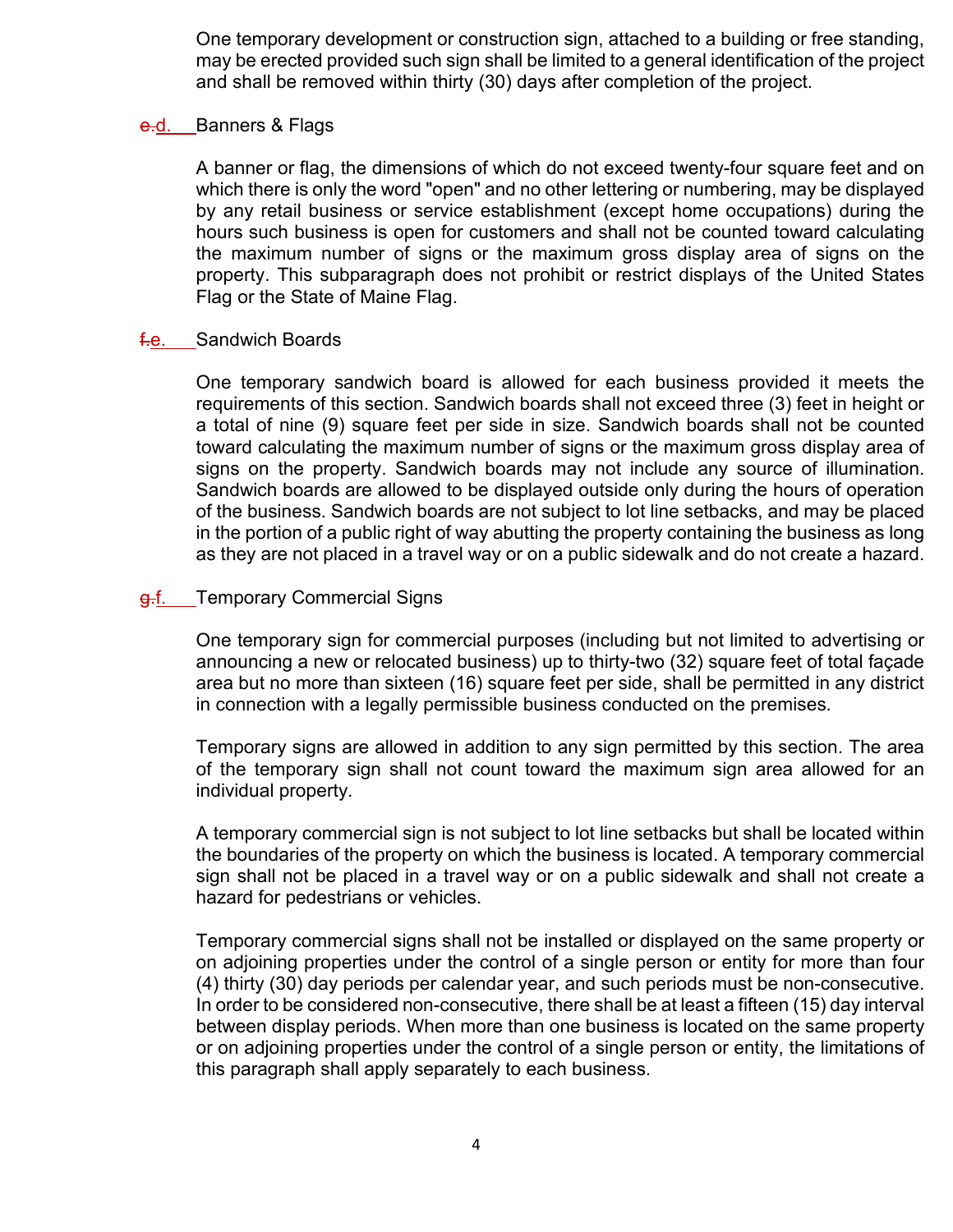The Code Enforcement Office shall issue permits for temporary commercial signs ("temporary sign permit") for each non-consecutive thirty (30) day period which set out the expiration date of the permit. Temporary signs shall be removed on or before the expiration date set out in the temporary sign permit.

In addition to being subject to penalties and other sanctions for violations of this Ordinance, any business that allows a temporary sign to remain in place more than the thirty (30) consecutive days allowed by this section will forfeit the permit deposit to the town.

#### **h.g.** Temporary Advertising Features

One temporary advertising feature shall be permitted in any district in connection with a legally permissible business conducted on the premises.

Temporary advertising features are allowed in addition to any sign permitted by this section. The area of the temporary advertising feature shall not count toward the maximum sign area allowed for an individual property.

A temporary advertising feature shall be located so that it does not create a hazard for pedestrians or vehicles. A temporary advertising feature shall not be placed in a travel way or on a public sidewalk.

Temporary advertising features shall not be installed or displayed, on the same property or properties under the control of a single person or entity, more than four (4) nonconsecutive ten (10) day periods per calendar year. In order to be considered nonconsecutive, there shall be at least a fifteen (15) day interval between display periods.

The Code Enforcement Office shall issue permits for temporary advertising features ("temporary advertising feature permit") for each non-consecutive 10 day period, which set out the expiration date of the permit. Temporary advertising features shall be removed on or before the expiration date set out in the temporary advertising feature permit.

Any business that allows a temporary advertising feature to remain in place more than the ten (10) consecutive days allowed by this section will forfeit the permit deposit to the town.

#### 11. Non-Conforming Signs

Any temporary or portable sign existing as of June 2, 2009, that does not conform to the regulations and requirements of this Section shall be removed no later than December 2, 2011.

#### ARTICLE 12 – APPLICABILITY AND DEFINITION OF TERMS USED IN THIS ORDINANCE

Accessory Apartments – A separate dwelling unit of no more than 700 square feet, excluding stairways, either attached or detached, and located on the same parcel with a single family dwelling. The apartment shall contain a kitchen and bathroom which are separate from and not used in common with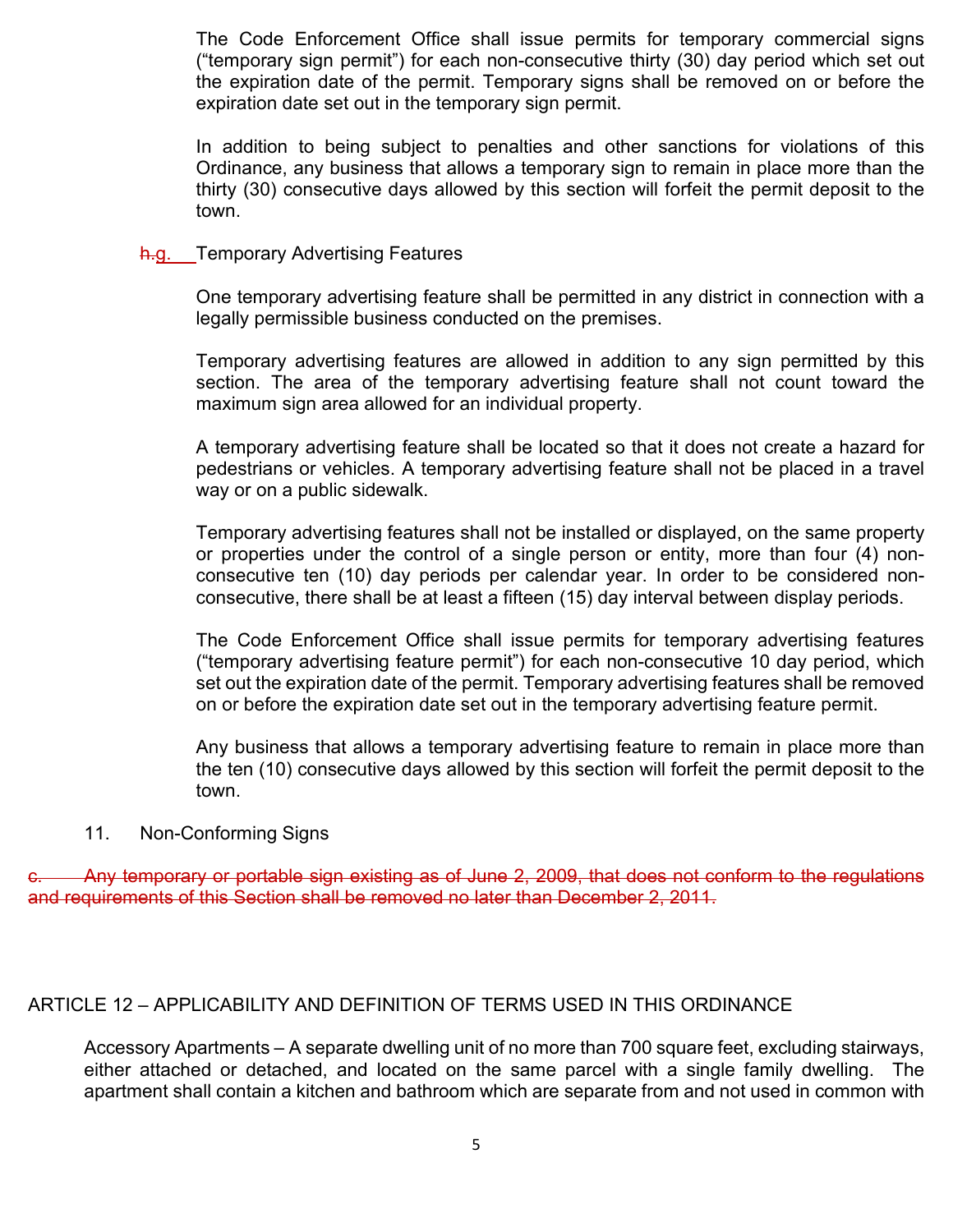## ARTICLE 13 – OPEN SPACE SUBDIVISIONS

### **A. Introduction**

1. Policy

It is the policy of the Town of Raymond to encourage the use of open space subdivisions in order to preserve a sense of space, provide for sustainable agriculture and forestry as well as recreational land, preserve other resources identified in the Town of Raymond Comprehensive Plan, and harmonize new development with the traditional open, wooded, agricultural, rural and village landscapes of the Town, while promoting neighborhood connectivity through cross linkages of vehicular and pedestrian access and providing opportunities for future access connections to adjoining undeveloped parcels.

This performance standard is intended to implement that policy by providing incentives that afford flexibility to landowners in road and lot layout and design, support roads contructed for public acceptance, and revise road frontage requirements and by allowing the Planning Board to expedite procedure and to waive or reduce certain otherwise applicable standards and provisions of this Land Use Ordinance and the Subdivision Regulations if such landowners commit to the permanent preservation of important open space resources. These incentives are designed to encourage greater flexibility and more innovative approaches to housing and environmental design for the development of single and multi-family residential areas, will utilize creative road design to promote efficient lot development while supporting neighborhood connectivity for other adjoining or nearby future developable lands, and that will equally promote the most appropriate use of land and will preserve, as permanent open space, agricultural or forestry land, important natural features, wildlife habitat, water resources, ecological systems, and historic and scenic areas for the benefit of present and future residents.

2. Purposes

To qualify as an open space subdivision, that Planning Board must find that the subdivision will achieve all of the following purposes that are applicable to its specific circumstances:

- j. Attainment of planned variety and coordination in the location of structures, architectural styles, and building forms and relationships.
- $\frac{1}{2}$ . K. Provide considerate design for public roads acceptance, and striving for connectivity to adjoining developable land parcels for the purposes of vehicular and pedestrian access loops, or interconnective road systems in efforts to improve traffic and emergency access safety, reduce environmental impacts, and promote interconnection of neighborhoods.

### **C. General Requirements**

4. Space Standards